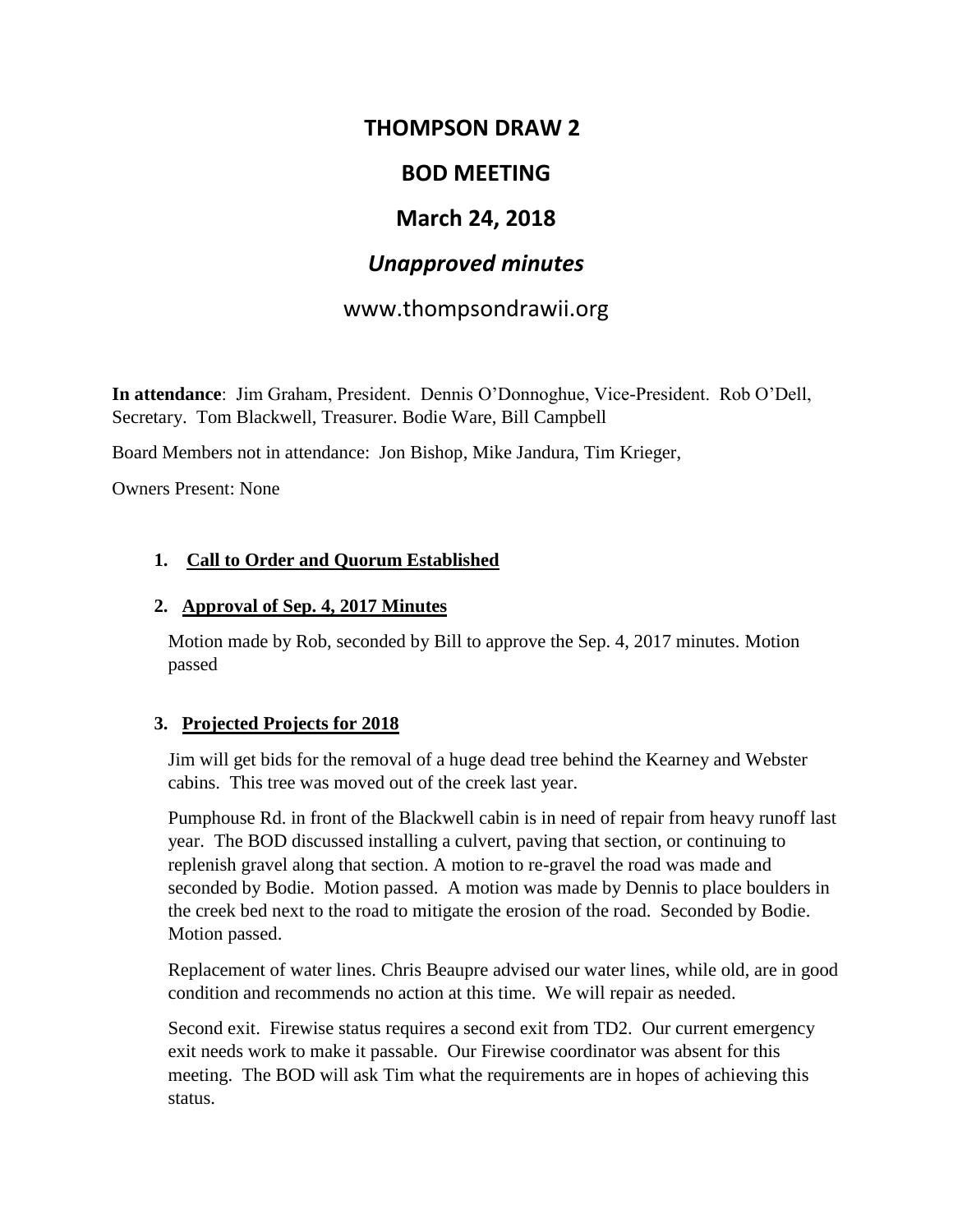#### **4. Spring Informational Meeting**

Jim reminds owners the Spring Informational Meeting is not an official meeting of the BOD or community. There is no obligation for owners to stay during the period when the BOD presents information. The October Annual Meeting is official and The BOD encourages all owners to remain. The BOD reminds owners that any designated owner can make a motion to the Association for a vote during the Annual Meeting. A second is required and then discussion of the motion takes place prior to the vote. Anything less than a motion is just a discussion among the owners at that meeting.

## **5. BOD Elections**

All BOD offices are up for elections during the fall Annual Meeting. We encourage all owners to consider running for the Board of Directors. Reminders of the election will be given in newsletters, website, Spring Meeting and emails. A motion was made by Bill to designate Dennis and Rob as the contacts for interested owners and creating the ballots. Seconded by Bodie. Motion passed.

## **6. Brush Pickup**

The TD2 slash pile area will open again on April 1. Please make every effort to keep any and all slash off the roadway. The pile is limited to forest slash only. No lumber, plastic bags of slash or other trash permitted. The highway 260 slash pit has had some difficulty with staffing and may not always be open. Our slash pile may have to close from time to time due to the costs of using the county dump if the pit is closed.

## **7. Financial Report**

Tom Blackwell reported the reserve fund has a balance of \$22,794.80 and a checking account balance of \$11,143.17. Tom advised that the cost of dumping our slash pile was higher than expected due to the Highway 260 Slash Pit not being open on a regular basis. This caused our slash having to be dumped at the landfill which increased costs. Should this continue to be an issue, dues may have to rise to cover the additional costs. Jim asked if the balances reflect the money spent on the additional water tanks. Tom advised the balances are after that expense. Bodie recommended the BOD emphasize to the owners more clearly when the Association dues are due. He believes there is some confusion. The dates are in our Bylaws, and the BOD will talk of this at the Spring Meeting.

## **8. Policy for CC&R and Bylaw Violations.**

Jim presented a policy for the BOD and owners to follow concerning any CC&R or Bylaw violations that may result in monetary penalties. After discussion and revisions, a motion was made by Bill to accept the policy. Seconded by Bodie. Policy passed. The policy will be posted on the Website and available during the Spring Meeting.